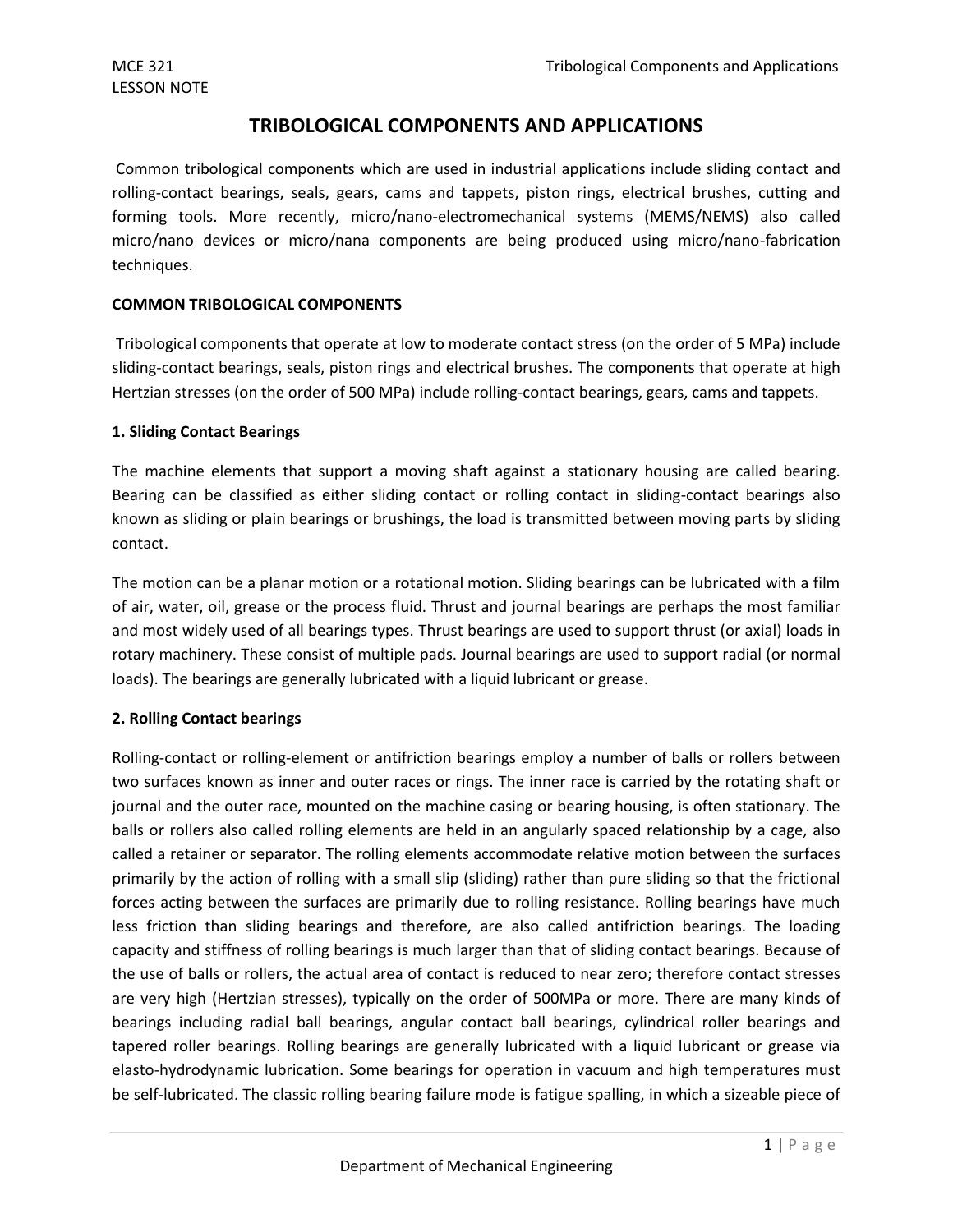## LESSON NOTE

the contact surface is dislodged during operation by fatigue cracking in the bearing metal under cyclic contact stressing.

#### **3. Seals**

The primary function of seals, called fluid seals, is to limit the loss of lubricants or process fluid (liquid or gas) from systems and to prevent contamination of the system by the operating environment. Seals are divided into two main classes: static and dynamic seals. Static seals are gaskets, O-rings joints, packed joints, and similar devices used to seal static connections or openings. A dynamic seal is used to restrict fluid flow through an aperture closed by relative moving surfaces. Dynamic seals include fixed clearance type (labyrinth seals, floating ring seals and ferro-fluidic seals) and surface- guided type (mechanical face seals, lip seals and abradable seals).

Lubrication of the sealing interface varies from hydrodynamic to no lubrication (e.g. in gas-path components such as turbine or compressor blade tips). Adhesive wear is the dominant type of wear in well-designed seals. Other wear modes are abrasive wear, corrosive wear, fatigue wear and blistering.

#### **4. Gears**

Gears are toothed wheels used for transmission of rotary motion from one shaft to another and a change in rotational speed. There are different types of gear including spur, helical, bevel and worm gears. Spur gears are used to transmit rotary motion between parallel shafts. Helical gears are used to transmit rotary motion between parallel and non-parallel shafts. The smaller of the two mating gears is known as a pinion and the larger as a gear. To transmit motion at a constant angular velocity ratio, an involute tooth profile is used. In spur gears, the teeth are straight and parallel to the axis of rotation whereas in helical gears, teeth are not parallel to the axis of rotation. In the case of bevel gears, the rotational axes are not parallel to each other. Although gears are usually made for a shaft angle of 90 $^0$ , they can be produced for almost all angles. Pair of straight bevel gears is used to transmit motion between intersecting shaft. Worm and worm bears are used to transmit motion between non-parallel, non-intersecting shafts. Gear teeth may operate under boundary, mixed and fluid-film (elastohydrodynamic) lubrication regimes. Typical failure modes of for well lubricated gears are surface, scoring, pitting, scuffing (severe form of adhesive wear when elasto-hydrodynamic lubricating fluid is not sufficiently thick, metal to metal contact occurs leading to scuffing), corrosive wear and tooth breakage.

#### **5. Cams and Tappets**

Cams and tappets (cam follower systems) are extensively employed in engineering machines to transform rotary motion to reciprocating sliding motion or vice-versa. e.g. in automotive valve trains and textile machines. The cam follower can be a flat follower or a roller follower. The contact conditions are nominal points or line contacts which under load lead to elliptical and rectangular contact areas, respectively. There is always a rolling motion through the contact, accompanied by some sliding in the direction of rolling motion. The wear modes for cams and tappets are very similar to those of gears. Under heavy duty, cams and tappets suffer from burnishing (due to adhesive/abrasive wear processes),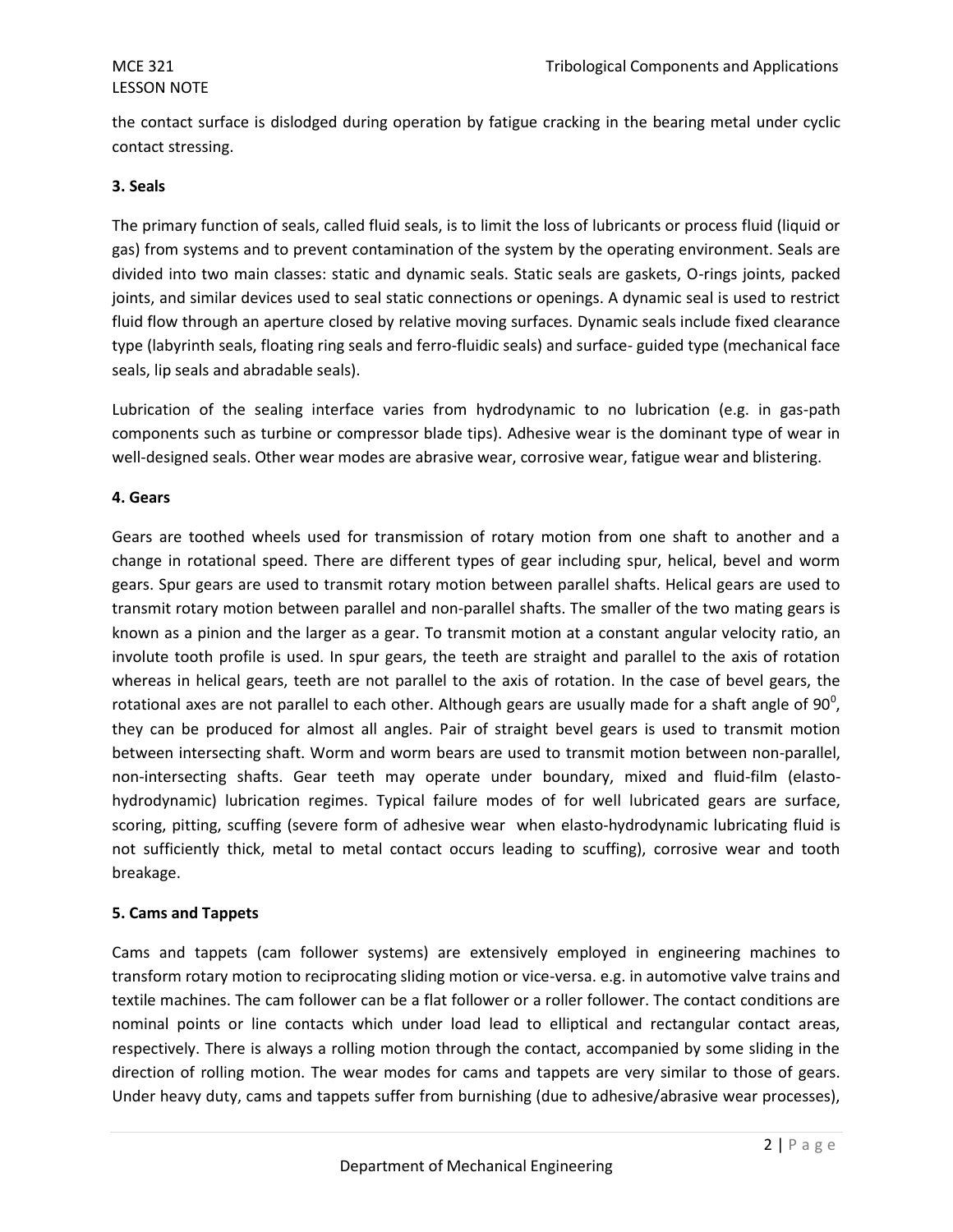## LESSON NOTE

scuffing (due to severe adhesive wear processes) and pitting (due to fatigue wear processes). The wear can be reduced considerably by selecting hard materials combinations or by hardening the cam materials by heat treatments or thermo-chemical treatments or by applying coatings.

#### **6. Piston Rings**

They are mechanical sealing devices used for sealing pistons, piston plungers, reciprocating rods etc. inside cylinders. In gasoline and diesel engines and lubricated reciprocating-type compressor pumps, the rings are generally split-type compression metal rings. When they are placed in the grooves of the piston and provided with a lubricant, a moving seal is formed between the piston and the cylinder bore. Piston rings are divided into compression rings and oil-control rings. Compression rings, generally two or more, are located near the top of the piston to block the downward flow of gases from the combustion chamber. Oil rings, generally one or more, are placed below the compression rings to prevent the passage of excessive lubricating oil into the combustion chamber yet provide adequate lubrication for the piston rings. In typical lubricated situations, the piston skirt is in direct contact with the cylinder and acts as a bearing member that supports its own weight and takes thrust load. In unlubricated arrangement, it is necessary to keep these two surfaces separated because they are frictionally compatible. An ideal piston ring must meet the following requirements: low friction and wear losses, superior scuffing resistance tolerances for marginal lubrication and rapidly varying environments, good running-in wear behaviour, long-term reliability and consistency of performance, long maintenance-free life and low production cost.

#### **7. Electrical Brushes**

Machines that utilize electrical brushes can be broadly classified into two groups. In the first group, the machines require a commutator. In these machines, the brushes must be capable of transferring the load current to the external circuit as well as assisting the commutation function. Within this class of machines are DC motors and generators. In second class of machines, brushes are used only to transmit electric power from a stationary source to a moving component by means of a slip ring. Examples of slip ring applications are AC generators, motors and special applications. Brush wear is believed to be due to adhesion and particle transfer while fatigue has been identified in some circumstances.

### **8. MEMS/NEMS**

Microelectromechanical systems (MEMS) refer to microscopic devices that have a characteristic length of less than 1 mm but more than 100 nm and combine electrical and mechanical components.

Nanoelectromechanical systems (NEMS) refer to nanoscopic devices that have a characteristic length of less than 100 nm and combine electrical and mechanical components.

In mesoscale devices, if the functional components are on micro-or nanoscale, they may be referred to as MEMS or NEMS, respectively. These are referred to as an intelligent miniaturized system comprising of sensing, processing, and/or actuating functions and combine electrical and mechanical components.